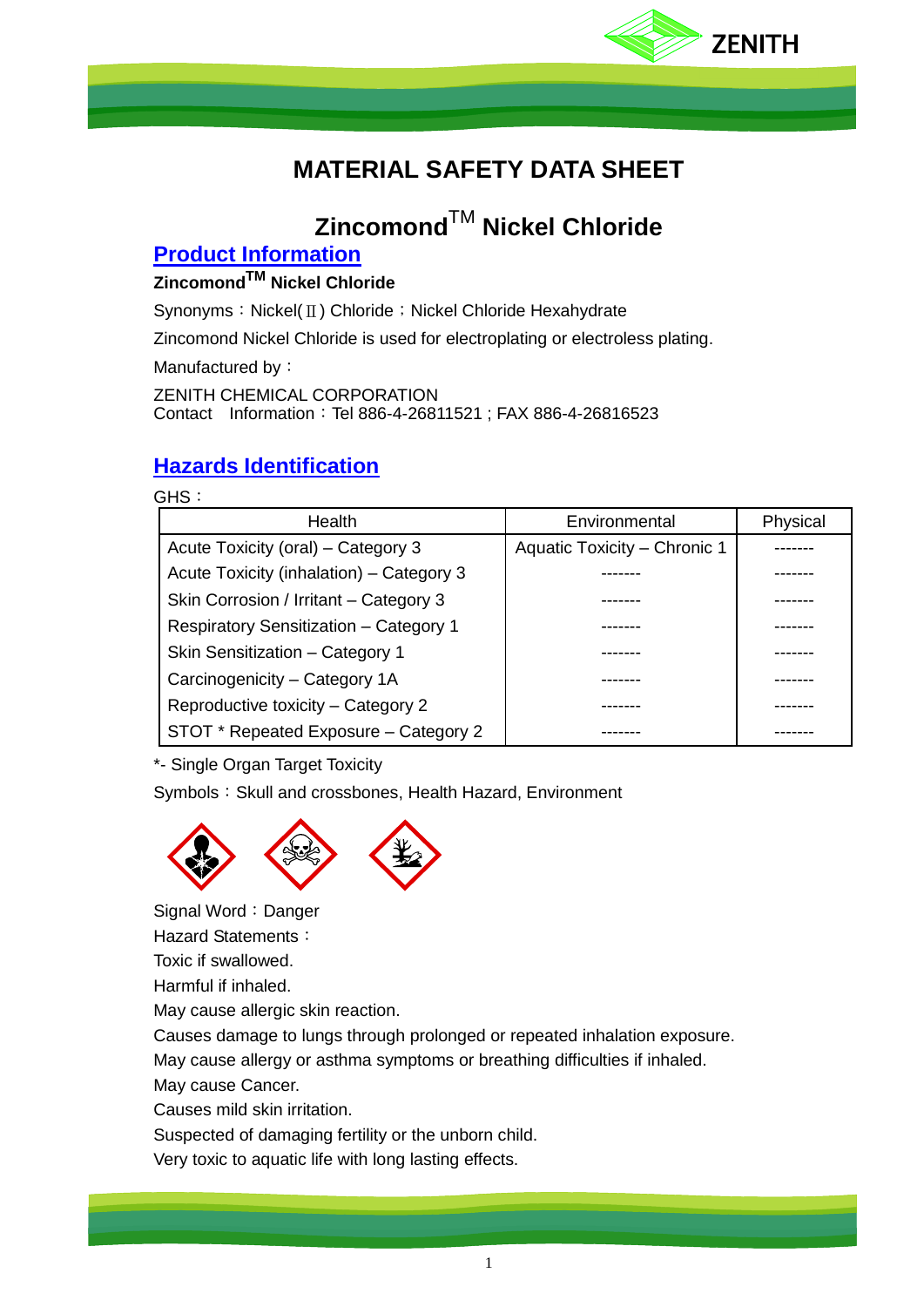

Precautionary Statements;

#### Prevention:

Wash hands and face thoroughly after handling.

Do not eat, drink or smoke when using this product.

Avoid breating dust, or fume generated when using this product.

Use only outdoors or in a well-ventilated area.

In case of inadequate ventilation wear approved respiratory protection.

Contaminated work clothing should not be allowed out of the workplace.

Wear protective waterproof gloves and protective clothing.

Obtain special instructions before use.

Do not Handle until all safety precautions have been read and understood.

Use personal protective equipment as required.

Avoid release to the environment.

#### Response:

IF SWWALLOWED: Immediately call a POISON CENTER or doctor/physician. See First Aid section below for specific treatment.

Rinse mouth.

IF INHALED: Remove to fresh air and keep at rest in a position comfortable for breathing.

If experiencing respiratory symptoms: Call a POISON CENTER or doctor/physician. IF ON SKIN: Wash with plenty of soap and water.

If skin irritation or rash occurs: Get medical advice/attention.

Wash contaminated clothing before reuse.

IF exposed or concerned: Get medical advice/attention.

Call a POISON CENTER or doctor/physician if you feel unwell. Collect spillage.

Storage:

Store locked up.

Store in a well-ventilated place. Keep container tightly closed.

Disposal:

Dispose of contents/container in accordance to local, and regional regulations.

### **Composition**

■ Substance □ Mixture Typical analysis(%): Ni 24.2%(Min.) Information on Ingredients: Hazardous ingredients: Nickel Chloride Typical composition:99.5% CAS No.:7791-20-0

### **First Aid Measures**

Ingestion Large quantities of water should be drunk. Seek medical attention. Inhalation Seek medical attention.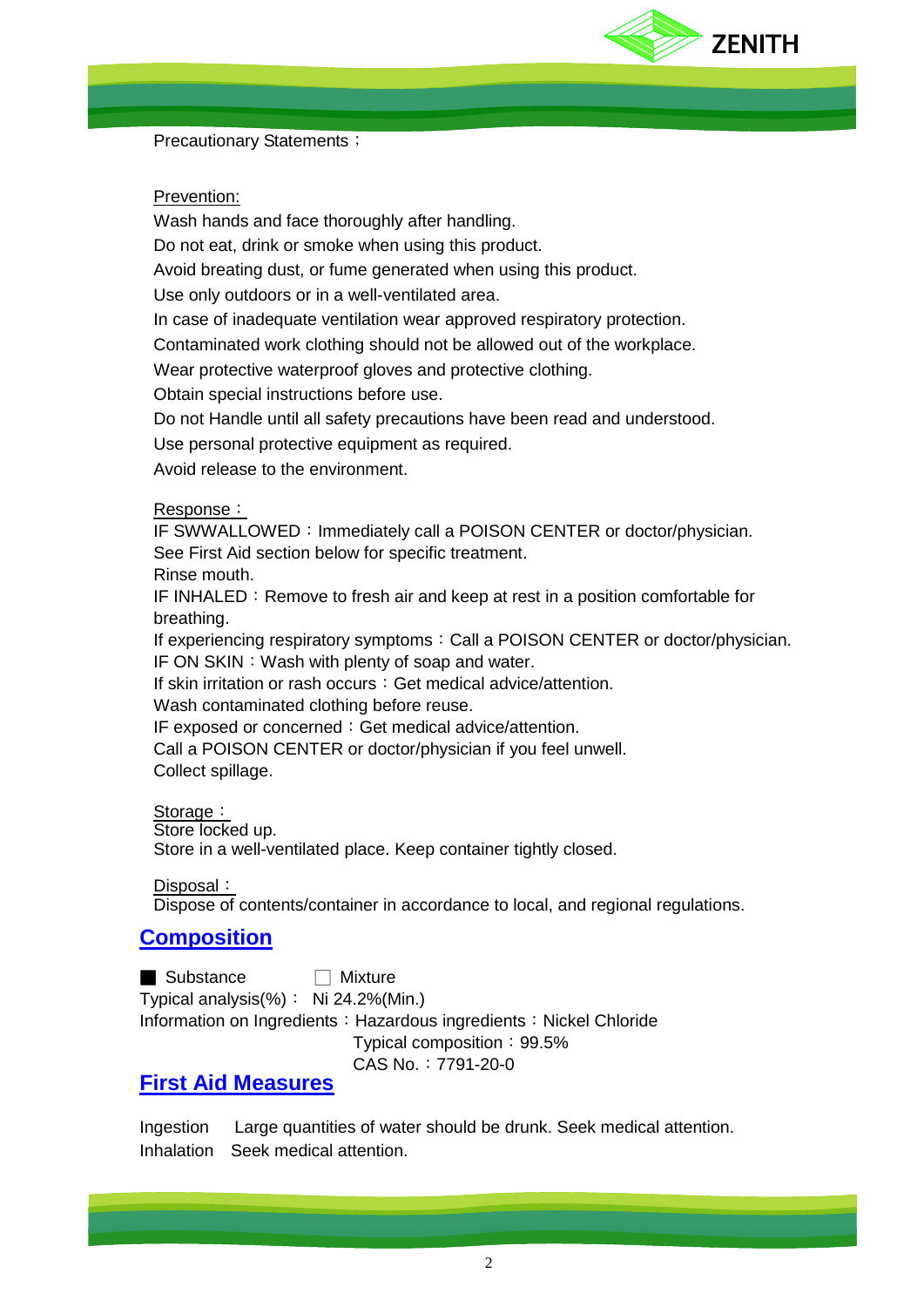

| <b>Skin</b> | Wash thoroughly with water. For rashes seek medical advice.     |
|-------------|-----------------------------------------------------------------|
|             | Show data sheet if possible.                                    |
| Eyes        | Irrigate eyeball thoroughly with water for at least 10 minutes. |
|             | If discomfort persists seek medical attention                   |
| Wounds      | Cleanse thoroughly to remove any nickel chloride particles.     |

### **Fire Fighting Measures**

Non-flammable. May evolve toxic chlorine containing gases if involved in a fire. Extinguish surrounding fires with appropriate methods.

### **Accidental Release Measures**

### Person related precautionary measures:

Wear waterproof gloves and suitable protective clothing. Avoid generation of dusty atmospheres. Do not inhale dusts. Wear appropriate nationally approved respirators if collection and disposal of spills is likely to cause the concentration limits of airborne nickel to exceed the locally prescribed exposure limits.

### Environmental Protection measures:

Do not allow spills to enter watercourses. Dispose of spills in accordance with local regulations.

### Procedures for cleaning/absorption:

Collect spills by sweeping or vacuuming with the vacuum exhaust passing through a high efficiency particulate arresting (HEPA) filter if exhaust is discharged into the work place. Nickel-containing material is normally collected to recover nickel values.

### **Handling and Storage**

### Handling:

Prevent the generation of inhalable dusts e.g. by the use of suitable ventilation. Do not inhale dust. Wear appropriate protective clothing, including waterproof gloves and nationally approved respirators. As packed, nickel chloride may constitute a manual handling risk.

### Storage:

Keep in the container supplied, and keep container closed when not in use. Local regulations should be followed regarding the storage of this product.

### **Exposure Controls**/**Personal Protection**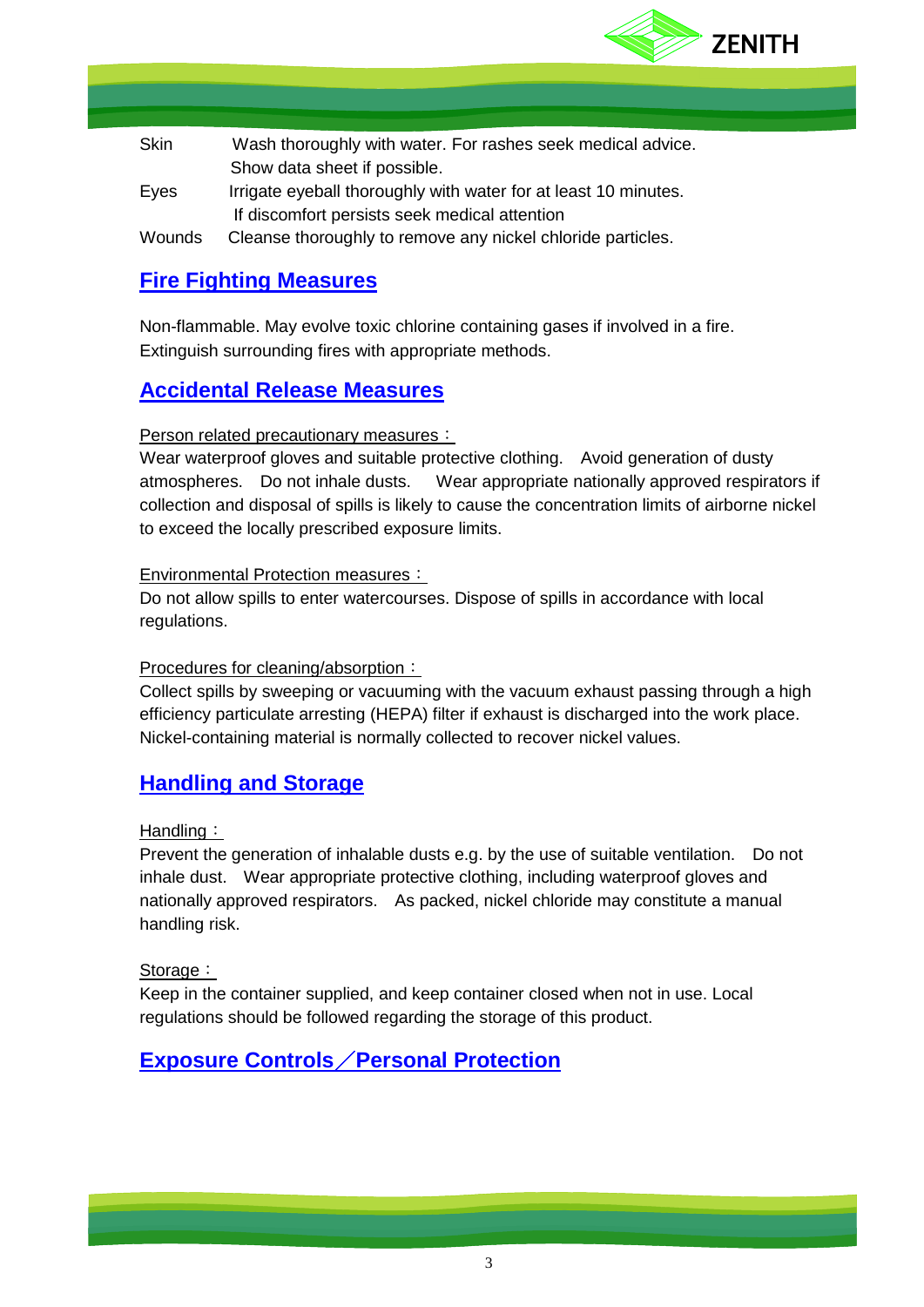

| Nickel Chloride Hexahydrate - CAS 7791-20-0 |                                  |      |
|---------------------------------------------|----------------------------------|------|
|                                             | <b>Exposure Limit</b><br>(mg/m3) | Year |
| <b>ACGIH TLV-TWA</b>                        | $0.1 * \pm as$ Ni                | 2008 |
| (2)<br>UK WEL                               | 0.1 as Ni                        | 2006 |
| Japan                                       | 1 as Ni                          | 1968 |
| Korea                                       | 0.1 as Ni                        | 2006 |
| China                                       | 0.5 as Ni                        | 2007 |

\* - as Ni in inhalable fraction

‡- as Ni in soluble fraction

Maintain airborne nickel levels as low as possible.

Occupational exposure controls:

a. Respiratory protection:

Do not inhale dust. Ventilation is normally required when handling or using this product to keep airborne nickel chloride below the nationally authorized limits. If ventilation alone cannot control exposure, use respirators nationally approved for the purpose.

*b.* Eye protection:

Avoid eye contact. Wear goggles or face shield.

*c.* Hand & Skin Protection:

Avoid skin contact. Wear suitable protective clothing and waterproof gloves. Wash skin thoroughly after handling and before eating, drinking or smoking. Launder clothing and gloves as needed.

### **Physical and Chemical Properties**

Green /white crystal. Slight acidic odor if wet.

| Ingredient | Mol. Wt. |
|------------|----------|
| NiCl2-6H2O | 237.7    |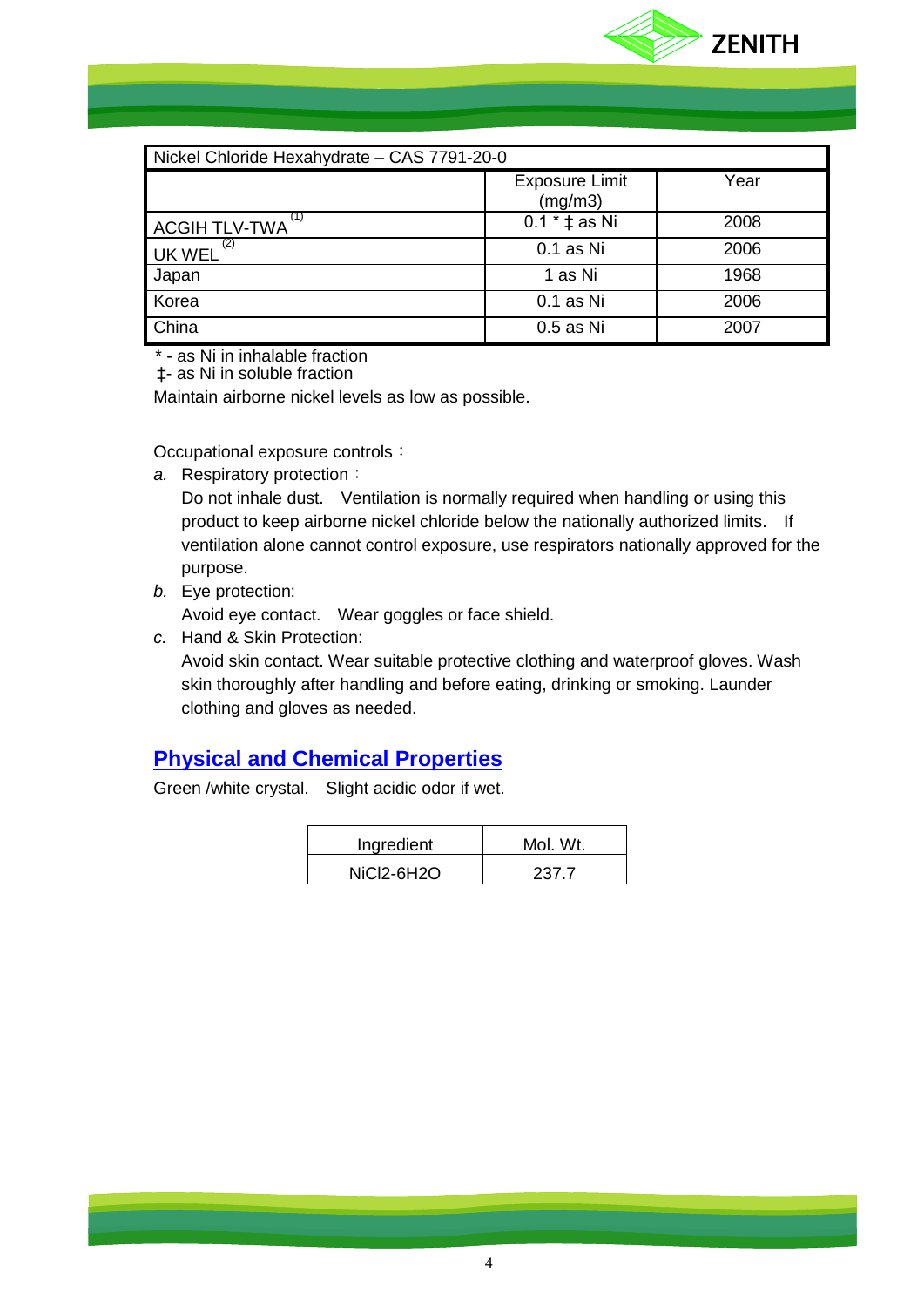

| pH (40g/100ml water solution)   | $4\neg 6$                                                 |
|---------------------------------|-----------------------------------------------------------|
| Boiling point/ boiling range    | N/A                                                       |
| Freezing point / freezing range | N/A                                                       |
| <b>Flash Point</b>              | N/A                                                       |
| Evaporation rate                | N/A                                                       |
| Flammability                    | N/A                                                       |
| <b>Explosive properties</b>     | N/A                                                       |
| Vapour pressure                 | N/A                                                       |
| Vapour density                  | N/A                                                       |
| <b>Bulk density</b>             | 3<br>$0.9$ g/cm                                           |
| Solubility cold water           | $>$ 250 g/l                                               |
| Solubility hot water            | $>$ 550 g/l                                               |
| <b>Partition coefficient</b>    | N/A                                                       |
| Auto-ignition temperature       | N/A                                                       |
| Decomposition temperature       | Decomposes on heating Anhydrous salt<br>sublimes at 450°C |
| Oxidizing properties            | Not oxidizing                                             |
| Viscosity                       | N/A                                                       |
| Particle size                   | N/A                                                       |

### **Stability and Reactivity**

Conditions to be avoided: Unreactive. Can liquefy at temperature  $\geq$  ~40°C. Substances to be avoided: None.

Hazardous decomposition products: At high temperatures toxic chlorine containing gases may be evolved.

### **Toxicological Information**

**Nickel Chlodide**

### Inhalation:

The International Agency for Research on Cancer (IARC) in 1990 and the U.S. Tenth Report on Carcinogens in 2002 concluded that here was sufficient evidence that nickel compounds are carcinogenic to humans. In 1999 Toxicology Excellence for Risk Assessment(TERA) found that carcinogenic risk from soluble nickel compounds via inhalation could not be determined because the existing evidence was composed of conflicting data.

Epidemiological studies of Norwegian nickel refinery workers showed than an increased risk of respiratory cancer was present in electrolysis plant workers. These workers had mixed exposure to aerosols of nickel sulphate and nickel chloride and to insoluble forms of nickel. Electrolysis plant workers in an Ontario refinery similarly exposed to nickel sulphate and nickel chloride aerosols, but not the dust from matte roasting operations,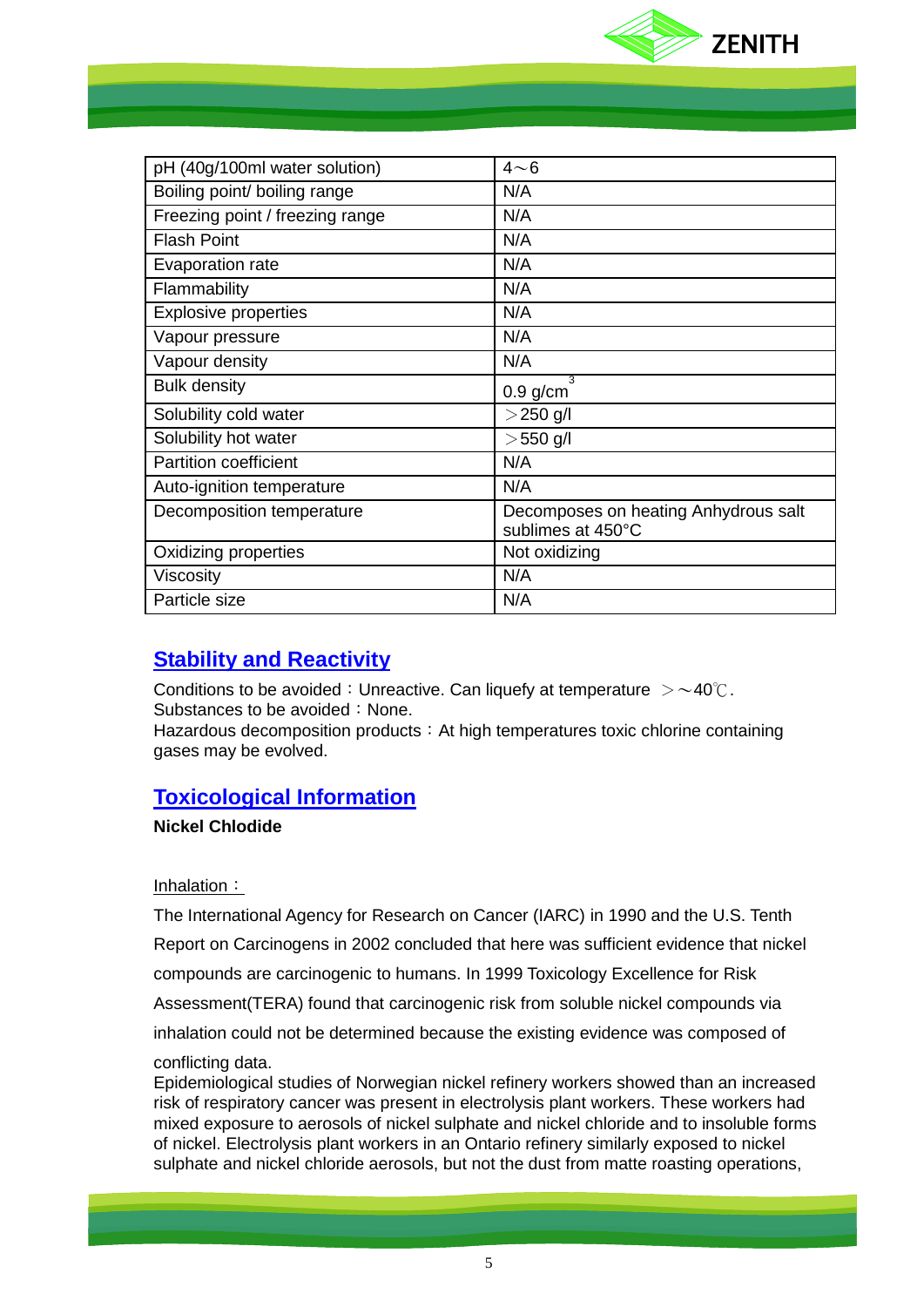

did not show any increased incidence of respiratory cancer.

There is no evidence from animal studies that nickel compounds are carcinogenic by

#### relevant routes of exposure.

Exposure to aerosols of nickel chloride causes irritation of the upper respiratory tract and may cause asthma.

#### Skin Contact:

Prolonged and intimate contact with aerosols and solutions of nickel chloride can cause skin irritation, nickel sensitivity and allergic skin rashes.

#### Eye Contact:

May cause irritation.

#### Ingestion:

Ingestion of relatively large doses of solutions of nickel chloride may cause nausea, vomiting and diarrhea. The U.S. Food and Drug Administration has affirmed that nickel is generally recognized as safe (GRAS) as a direct human food ingredient. The U.S. National Institute for Occupational Safety and Health (NIOSH) concluded that there is no evidence that nickel and its inorganic compounds are carcinogenic by route of ingestion.

#### Preexisting Conditions:

Skin contact can cause an allergic rash and/or asthma in previously sensitized individuals.

#### Reproductive Toxicity:

Animal experiments indicate that soluble nickel ingestion causes adverse effects on fetal development at a threshold oral exposure of 2.2 mg/ Ni/kg/day by pregnant rats. Data are insufficient to determine if this effect occurs in humans and no regulatory agency has classified soluble forms of nickel as reproductive risks for humans.

### **Ecological Information**

After ecotoxicity testing, Nickel chloride is classified as very toxic. It requires labeling with the Environment pictogram. Labels must carry the risk phrase Toxic to aquatic life.

### **Disposal Information**

Nickel containing material is normally collected to recover nickel values. Should disposal be deemed necessary follow local regulations. Take special note of the ecological classification.

### **Transport Information**

Classified as dangerous goods for all makes of transport.